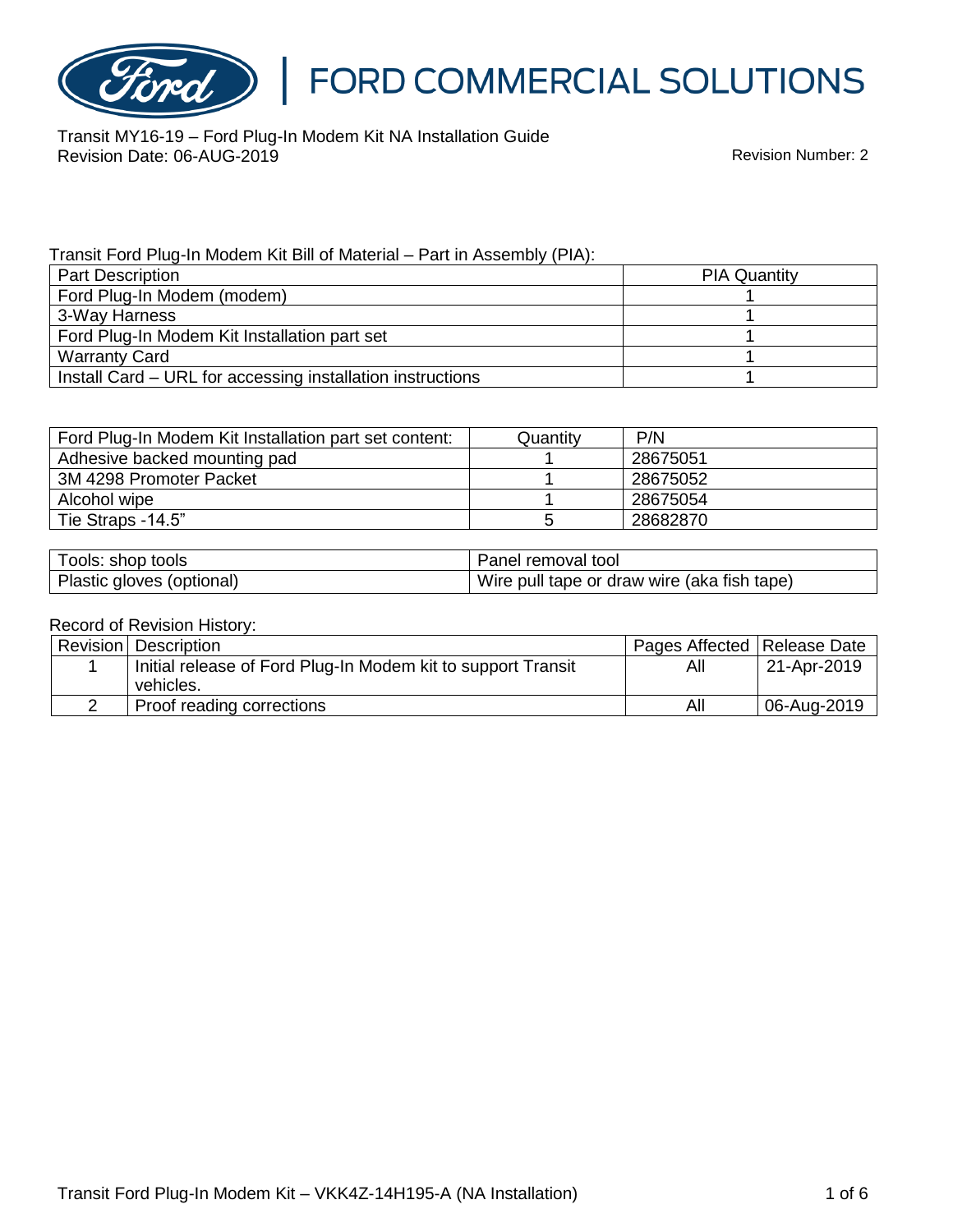

Transit MY16-19 – Ford Plug-In Modem Kit NA Installation Guide Revision Date: 06-AUG-2019 Revision Number: 2

# **Ford Plug-In Modem Kit – Content** Mounting Pad 3-Way Harness Ford Plug-In Modem 3M 4298 promoter packet

## **Ford Plug-In Modem Kit – Installation Procedure**

- Read the installation procedure thoroughly before proceeding; modem location and orientation are critical to cellular/GPS connectivity and the kit's overall performance.
- Run standard vehicle diagnostics to check if any codes are set before the Ford Plug-In Modem installation. Repair vehicle if necessary before proceeding.
- Refer to Ford Workshop Manual Instructions for vehicle disassemble and reassemble instructions. All torque values are 1.5Nm+/-0.2Nm (13.3In-Lbs+/-1.8In-Lbs) unless otherwise specified in workshop manual or in these instructions.
- Set all fasteners aside for reassembly.
- Ensure the ignition switch is off, engine is off, and all accessories are off remove key from ignition and set aside.
- The Electronic Serial Number (ESN) located on the top of the Modem and the outside of the Ford Plug-In Modem Kit box is required to validate proper installation. **Tip:** Take a picture or record the ESN for use later

## **1. Vehicle Disassembly**

- 1.1 Remove the following two driver side instrument panel (IP) trim panels to access the Ford Plug-In Modem mounting location and to route the harness.
	- Use a panel removal tool to release both the trim panel above cluster and the knee panel below steering wheel, set panels aside.



1.2 Locate the vehicle DLC port on the left side of the driver knee zone.



Remove DLC port from IP mounting hole:

• Using a small screwdriver push in the tabs on both sides of the DLC port to release connector.

Then press in on the face of the connector to push it into the IP. Note: The vehicle harness has a retainer near the DLC port mounting hole – leave retainer in place.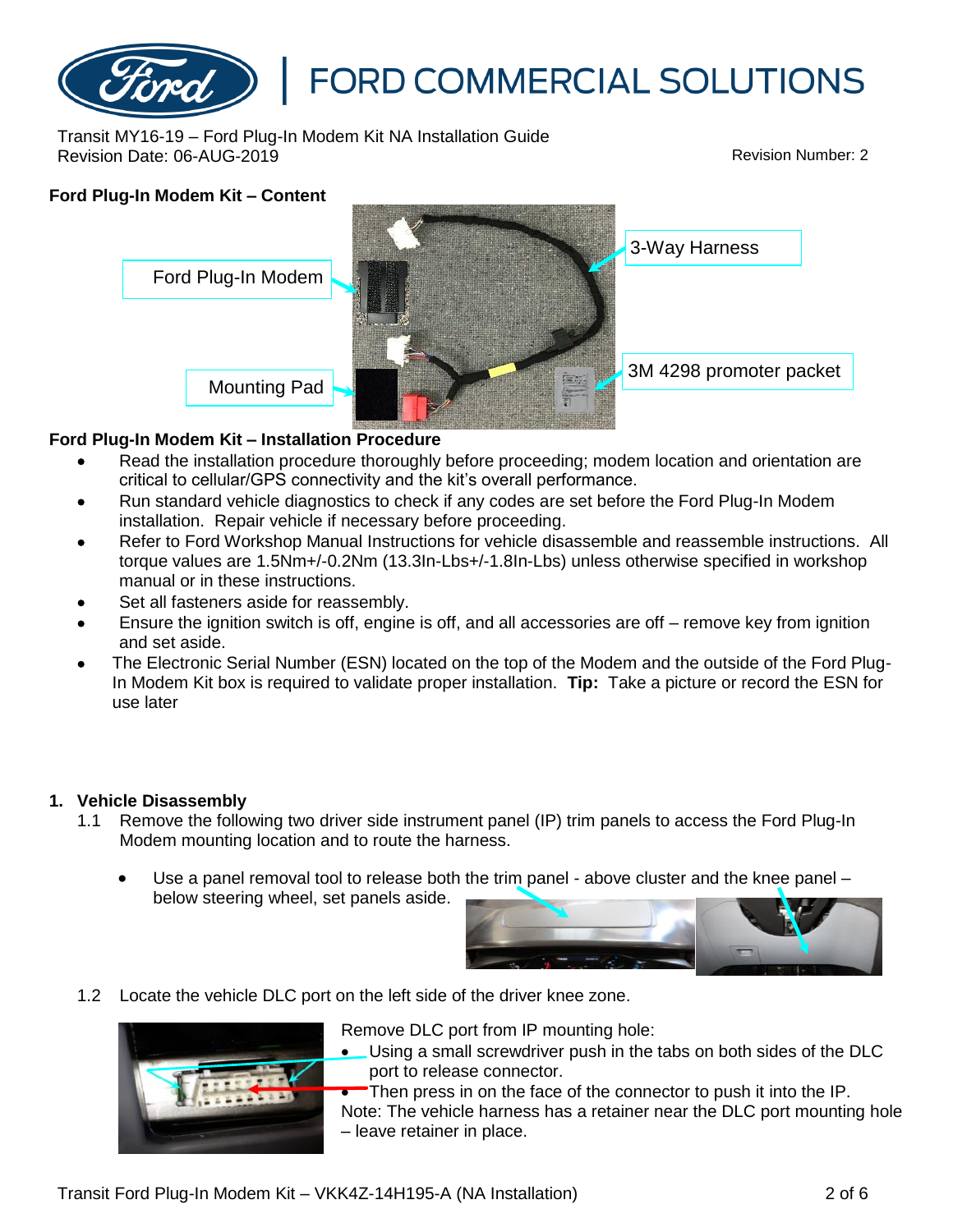

Transit MY16-19 – Ford Plug-In Modem Kit NA Installation Guide Revision Date: 06-AUG-2019 Revision Number: 2

## **2. Vehicle Preparation**

- 2.1 Inspect the Ford Plug-In Modem's mounting location for surface prep.
	- 2.1.1 The modem's mounting location is on the top surface of the HVAC duct inside the cavity behind the cluster (cluster cavity.) Visually inspect the surface to ensure it is free of any contaminants.



Surface prep: the mounting surface is highlighted in the pictures to left; the surface should be clean and dry.

• Clean the surface area slightly larger than the mounting pad with the isopropyl alcohol wipe provided before applying the 3M promoter

#### 2.2 Promoter application instructions

The kit contains a 3M 4298 promoter packet and an adhesive backed mounting pad for mounting the Ford Plug-In Modem. (Please follow the 3M application instructions included in the next step to prepare the mounting surface for the pad.)

3M 4298 packet contains an applicator sponge soaking in promoter liquid - the liquid contents of the packet should be used as soon as possible after opening.



3M 4298 Application instructions - Hold the packet upright and avoid squeezing the packet. The packet can be opened by tearing across the packet at the notches. This will expose the sponge applicator. Do not remove the sponge or squeeze a freshly opened packet to prevent spillage. Handling the bottom section of the packet should enable application of 3M adhesion promoter 4298 with no mess. Apply a thin, uniform coating to the bonding surface, using the minimum amount that will fully coat the surface. A wet coating thickness of 0.002 inch or less is recommended. Apply promoter to the areas that will be covered with adhesive side of mounting pad. Although drying times may vary due to temperature and/or humidity, a drying time of 30 to 90 seconds is typically indicative of this thickness. The promoter should be dry before applying pad. Reference: 3M. "Adhesion Promoter 4298 for Professional Market Applications." 3M Multimedia, March-2003. Web. 22-July-2014 **[http://multimedia.3m.com/mws/mediawebserver?mwsId=SSSSSufSevTsZxtUNY\\_G5xfSevUqevTSevTSevT](http://multimedia.3m.com/mws/mediawebserver?mwsId=SSSSSufSevTsZxtUNY_G5xfSevUqevTSevTSevTSeSSSSSS--) [SeSSSSSS--](http://multimedia.3m.com/mws/mediawebserver?mwsId=SSSSSufSevTsZxtUNY_G5xfSevUqevTSevTSevTSeSSSSSS--).**

- 2.3 Application of promoter to the mounting surface on the HVAC duct.
	- 2.3.1 Apply a thin coating of promoter to the cleaned surface highlighted area pictured above in the surface prep section.
- 2.4 Apply the mounting pad to the prepared surface.

Note: the promoter must be dry before applying the mounting pad: dry time is 30 to 90 seconds and not more than one hour. Make sure the prepped surface remains free from contaminants prior to pad application.

Remove the clear plastic from the adhesive backing on pad, align the pad to the right edge of the duct, apply the pad to the preped surface, firmly rub pad into place, removing any air bubbles trapped under the pad to ensure good adhesion to the surface.

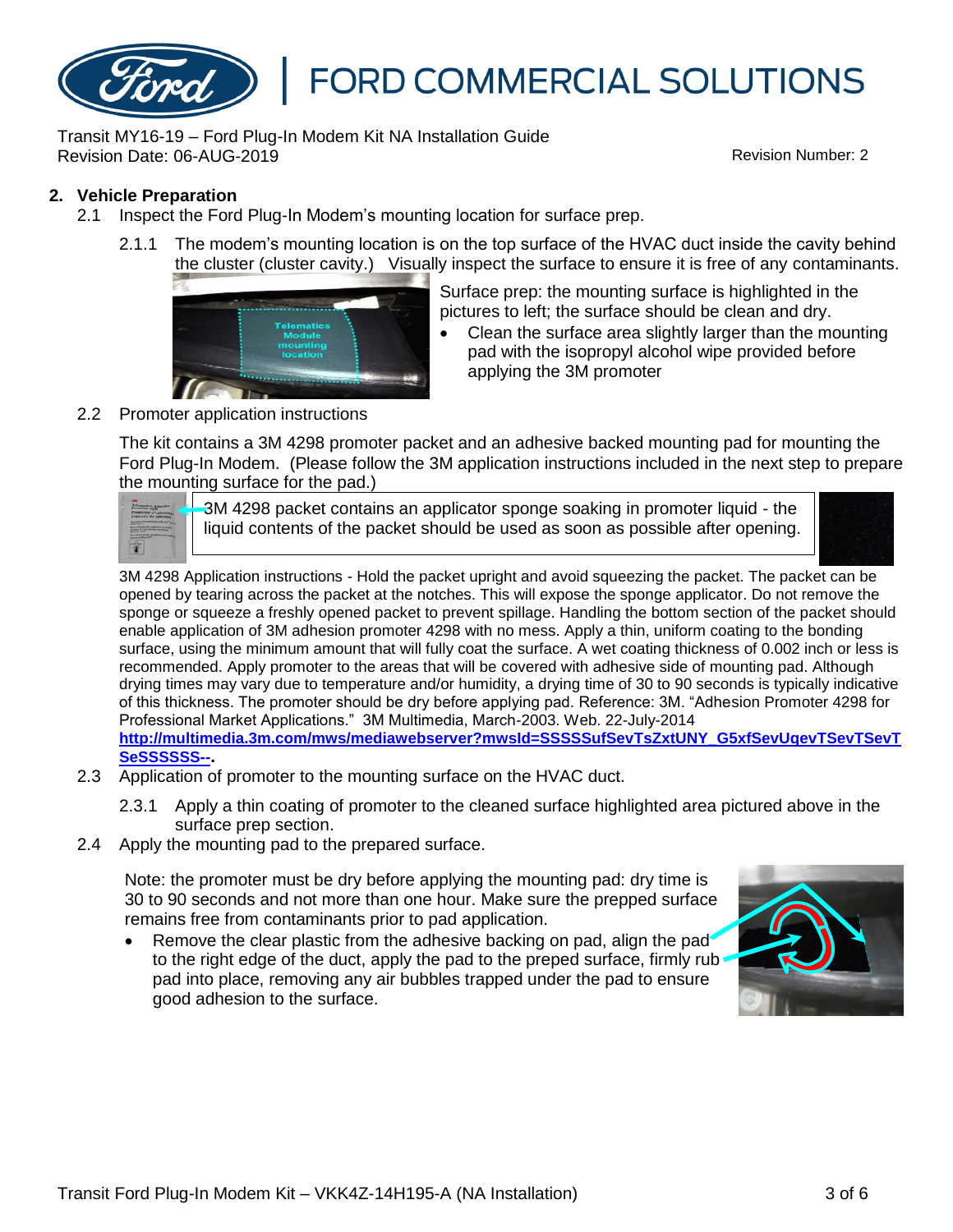

## **3. Ford Plug-In Modem Kit 3-Way Harness Routing and Connections**

3-Way Harness:

- Ford Plug-In Modem (modem) connector
- Data Link Connector (DLC) connectors
	- o DLC female connector
	- o DLC male connector
- 3.1 The 3-Way harness is installed from the left side of the driver foot well up through the IP into the cluster cavity.
	- 3.1.1 Install the 3-Way harness.
		- Insert the harness DLC connector in to the vehicle DLC mounting hole in the IP.

DLC and secure with a tie strap through center of wiring without pinching any wires.

• Connect the DLC male connector to the vehicle

- Route the harness modem connector up through the IP and up into the cluster cavity; cluster side of the duct.
	- o Connect the harness modem connector to the Ford Plug-In Modem.
	- o Secure modem and harness modem connector with tie strap (see pictures below.)
		- Position the tie strap on the labeled surface of modem with the strap's head at the
			- edge of the harness modem connector. Wrap the free end of the tie strap around the modem and through the center of the connector without

pinching wires.

The modem has a status LED used to check connectivity. The two key colors/significance are:

- White modem has power.
- Blinking green modem is receiving and transmitting vehicle data. (Requires engine start.)

**Note:** If the LED does not light up check each harness connection

## **4. Ford Plug-In Modem Installation**

The Ford Plug-In Modem has two strips of dual lock attached to the modem case; the dual lock side attaches to the mounting pad; maintain separation between dual lock and mounting pad until modem is in its final position. (Use a slip of paper to assist with separation.)

# **FORD COMMERCIAL SOLUTIONS**







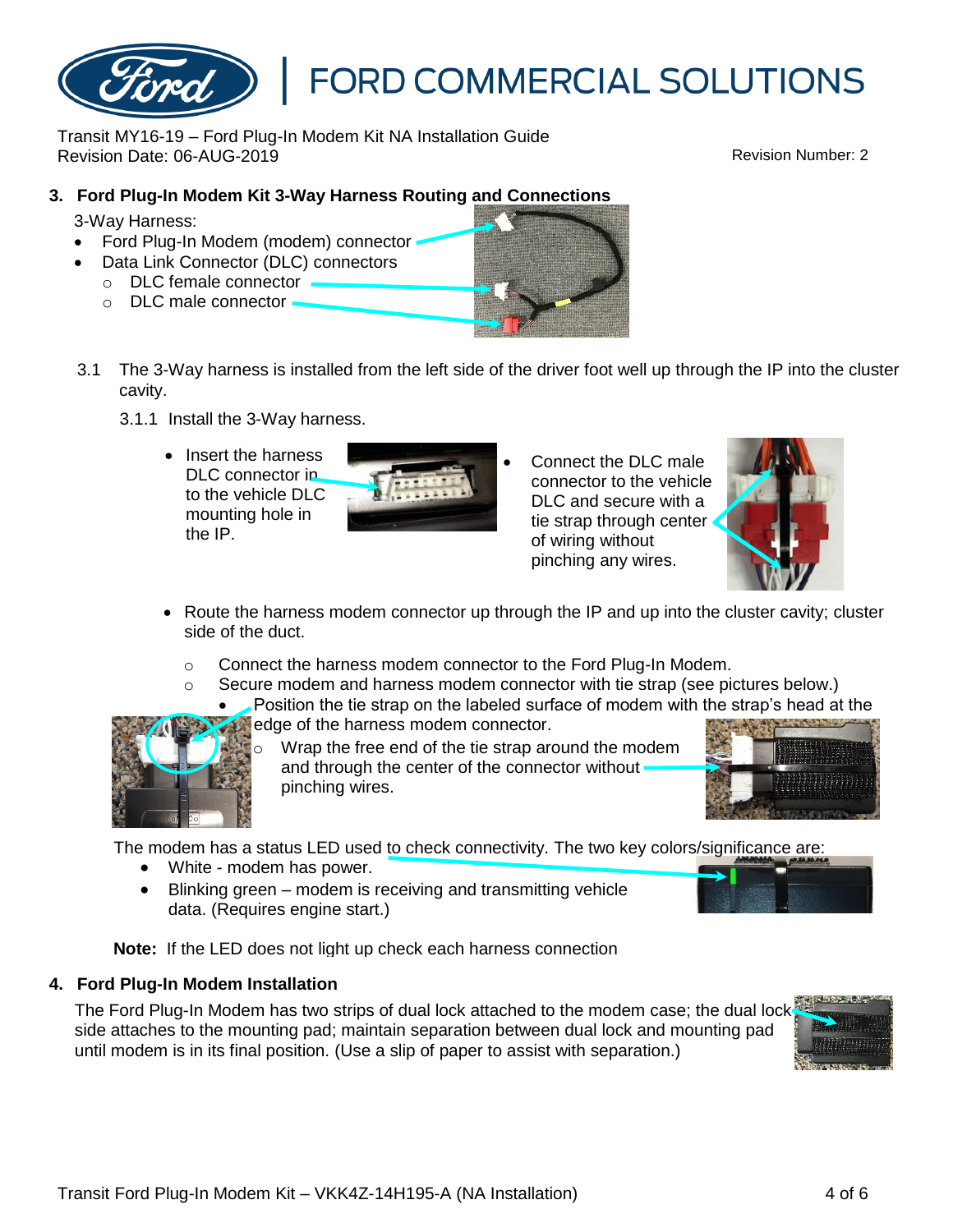

Transit MY16-19 – Ford Plug-In Modem Kit NA Installation Guide Revision Date: 06-AUG-2019

- 4.1 Install the Ford Plug-In Modem.
	- Position the modem over the mounting pad.
		- o Hint: Use paper to cover mounting pad until modem is in the correct position then slip paper out.
	- Fasten the modem to the loop with the harness routed in to the left (see picture on right.)
		- o Press modem against mount and wiggle modem down into pad.